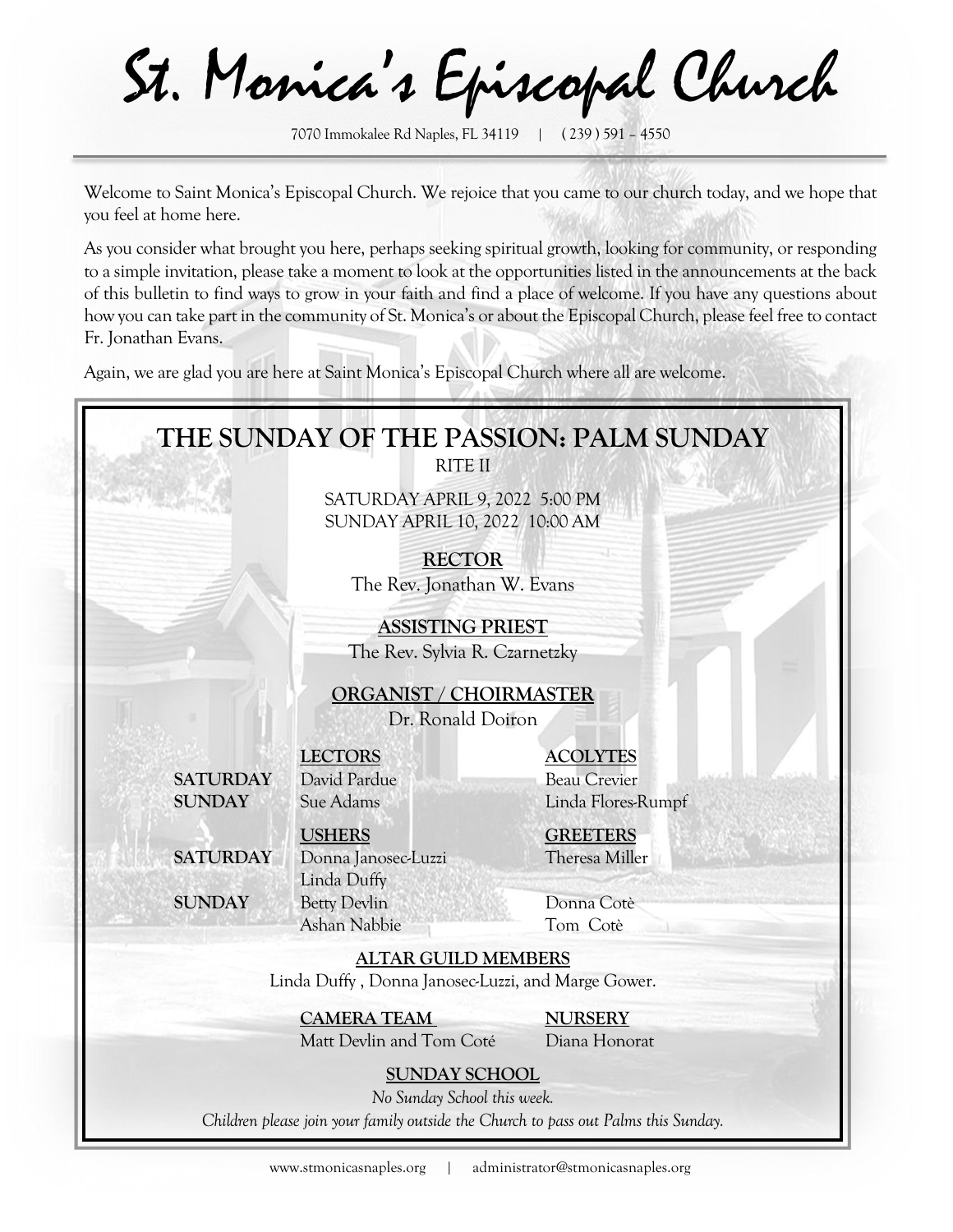# **THE LITURGY OF THE PALMS**

The service begins outside on the entrance of the Church.

| Celebrant | Blessed is the King who comes in the name of the Lord.                                   |
|-----------|------------------------------------------------------------------------------------------|
| People    | Peace in heaven and glory in the highest.                                                |
| Celebrant | Let us pray.                                                                             |
|           | Assist us mercifully with your help, O Lord God of our salvation, that we may enter with |
|           | joy upon the contemplation of those mighty acts, whereby you have given us life and      |
|           | immortality; through Jesus Christ our Lord. Amen.                                        |

## **A Reading from the Gospel** Luke 19 : 29 – 40

When he had come near Bethphage and Bethany, at the place called the Mount of Olives, he sent two of the disciples, saying, "Go into the village ahead of you, and as you enter it you will find tied there a colt that has never been ridden. Untie it and bring it here. If anyone asks you, 'Why are you untying it?' just say this, 'The Lord needs it.'" So those who were sent departed and found it as he had told them. As they were untying the colt, its owners asked them, "Why are you untying the colt?" They said, "The Lord needs it." Then they brought it to Jesus; and after throwing their cloaks on the colt, they set Jesus on it. As he rode along, people kept spreading their cloaks on the road. As he was now approaching the path down from the Mount of Olives, the whole multitude of the disciples began to praise God joyfully with a loud voice for all the deeds of power that they had seen, saying, "Blessed is the king who comes in the name of the Lord! Peace in heaven, and glory in the highest heaven!" Some of the Pharisees in the crowd said to him, "Teacher, order your disciples to stop." He answered, "I tell you, if these were silent, the stones would shout out."

*The Celebrant then says the following blessing*

| Celebrant | The Lord be with you.                      |
|-----------|--------------------------------------------|
| People    | And also with you.                         |
| Celebrant | Let us give thanks to the Lord our God.    |
| People    | It is right to give God thanks and praise. |

It is right to praise you, Almighty God, for the acts of love by which you have redeemed us through your Son Jesus Christ our Lord. On this day he entered the holy city of Jerusalem in triumph, and was proclaimed as King of kings by those who spread their garments and branches of palm along his way. Let these branches be for us signs of his victory, and grant that we who bear them in his name may ever hail him as our King, and follow him in the way that leads to eternal life; who lives and reigns in glory with you and the Holy Spirit, now and for ever. **Amen**.

| Celebrant | Blessed is he who comes in the name of the Lord. |
|-----------|--------------------------------------------------|
| People    | Hosanna in the highest.                          |

## **The Procession**

| Celebrant | Let us go forth in peace.    |
|-----------|------------------------------|
| People    | In the name of Christ. Amen. |

#### **For the procession, please follow the Crucifer into the Church. As you enter the Church, please remain standing for the opening hymn.**

| Voluntary                 | All Glory, Laud and Honor   | Arr. Barbara Kinyon |
|---------------------------|-----------------------------|---------------------|
|                           | St. Monica's Handbell Choir |                     |
| $\mathbf{M}$ $\mathbf{I}$ |                             |                     |

*Please stand as you are able* **Hymn in Procession** *All Glory, Laud and Honor Hymn* 154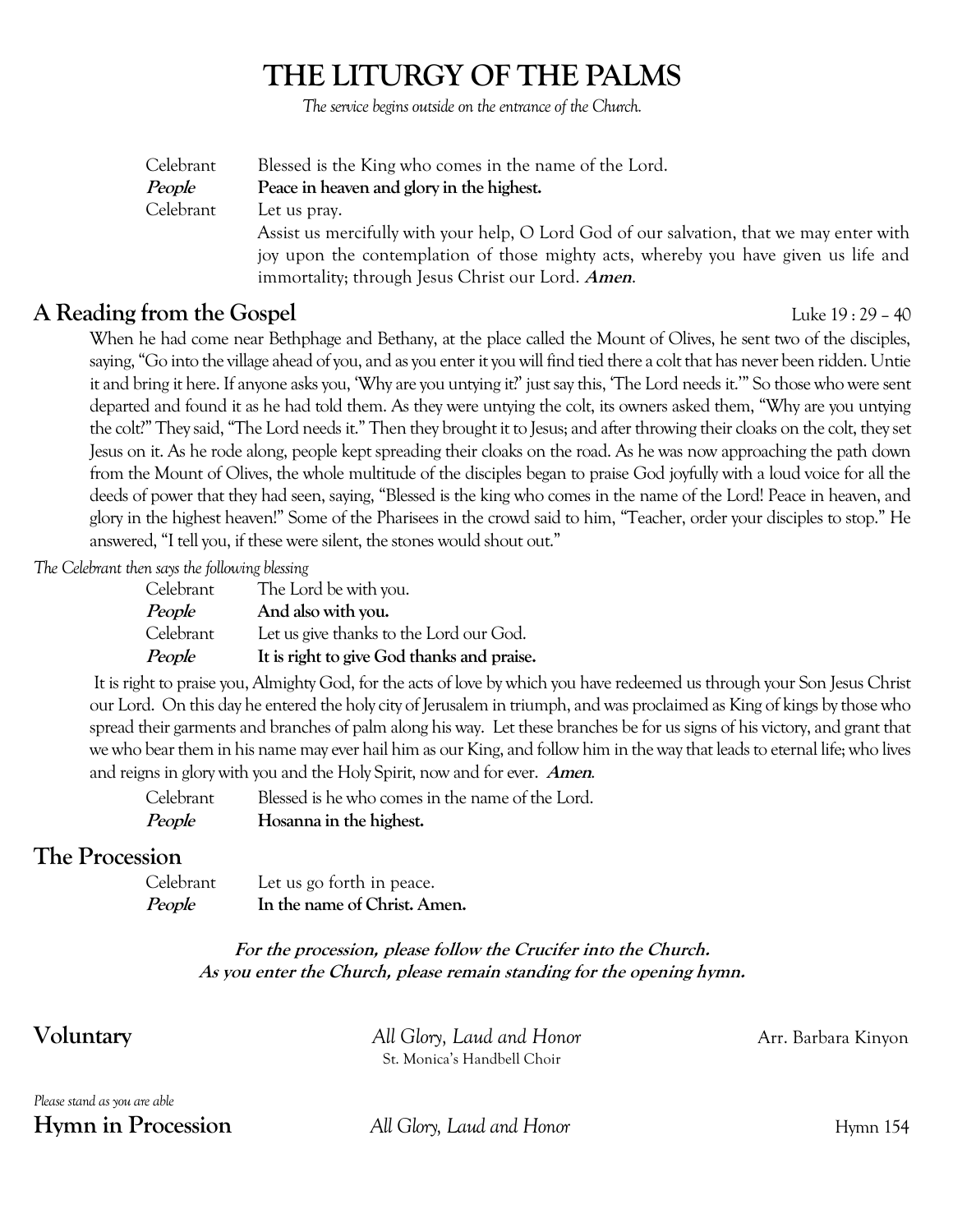## **The Collect**

| Celebrant     | The Lord be with you. |
|---------------|-----------------------|
| <i>People</i> | And also with you.    |
| Celebrant     | Let us pray.          |

Almighty and everliving God, in your tender love for the human race you sent your Son our Savior Jesus Christ to take upon him our nature, and to suffer death upon the cross, giving us the example of his great humility: Mercifully grant that we may walk in the way of his suffering, and also share in his resurrection; through Jesus Christ our Lord, who lives and reigns with you and the Holy Spirit, one God, for ever and ever. **Amen.**

## **THE WORD OF GOD**

#### *Please be seated*

#### **The First Reading** Isaiah 50 : 4 – 9a

The Lord GOD has given me the tongue of a teacher, that I may know how to sustain the weary with a word. Morning by morning he wakens-- wakens my ear to listen as those who are taught. The Lord GOD has opened my ear, and I was not rebellious, I did not turn backward. I gave my back to those who struck me, and my cheeks to those who pulled out the beard; I did not hide my face from insult and spitting. The Lord GOD helps me; therefore I have not been disgraced; therefore I have set my face like flint, and I know that I shall not be put to shame; he who vindicates me is near. Who will contend with me? Let us stand up together. Who are my adversaries? Let them confront me. It is the Lord GOD who helps me; who will declare me guilty?

|           | Reader | The Word of the Lord.                                                                                                                                            |                   |
|-----------|--------|------------------------------------------------------------------------------------------------------------------------------------------------------------------|-------------------|
|           | People | Thanks be to God.                                                                                                                                                |                   |
| The Psalm |        | In te, Domine, speravi<br>Sung by a soloist.                                                                                                                     | Psalm $31:9 - 16$ |
| 9         |        | Have mercy on me, O Lord, for I am in trouble; *<br>my eye is consumed with sorrow, and also my throat and my belly.                                             |                   |
| 10        |        | For my life is wasted with grief, and my years with sighing; *<br>my strength fails me because of affliction, and my bones are consumed.                         |                   |
| 11        |        | I have become a reproach to all my enemies and even to my neighbors,<br>a dismay to those of my acquaintance; *<br>when they see me in the street they avoid me. |                   |
| 12        |        | I am forgotten like a dead man, out of mind; *<br>I am as useless as a broken pot.                                                                               |                   |
| 13        |        | For I have heard the whispering of the crowd; fear is all around; *<br>they put their heads together against me; they plot to take my life.                      |                   |
| 14        |        | But as for me, I have trusted in you, O Lord. *<br>I have said, "You are my God.                                                                                 |                   |
| 15        |        | My times are in your hand; *<br>rescue me from the hand of my enemies, and from those who persecute me.                                                          |                   |
| 16        |        | Make your face to shine upon your servant, *<br>and in your loving-kindness save me."                                                                            |                   |

## **The Passion According to Luke Luke Luke 23** : 1 – 49

*The congregation is to speak the bolded text.*

The assembly of the elders of the people rose as a body and brought Jesus before Pilate. They began to accuse him, saying, "**We found this man perverting our nation, forbidding us to pay taxes to the emperor, and saying that he himself is the Messiah, a king.**" Then Pilate asked him, "Are you the king of the Jews?" He answered, "You say so." Then Pilate said to the chief priests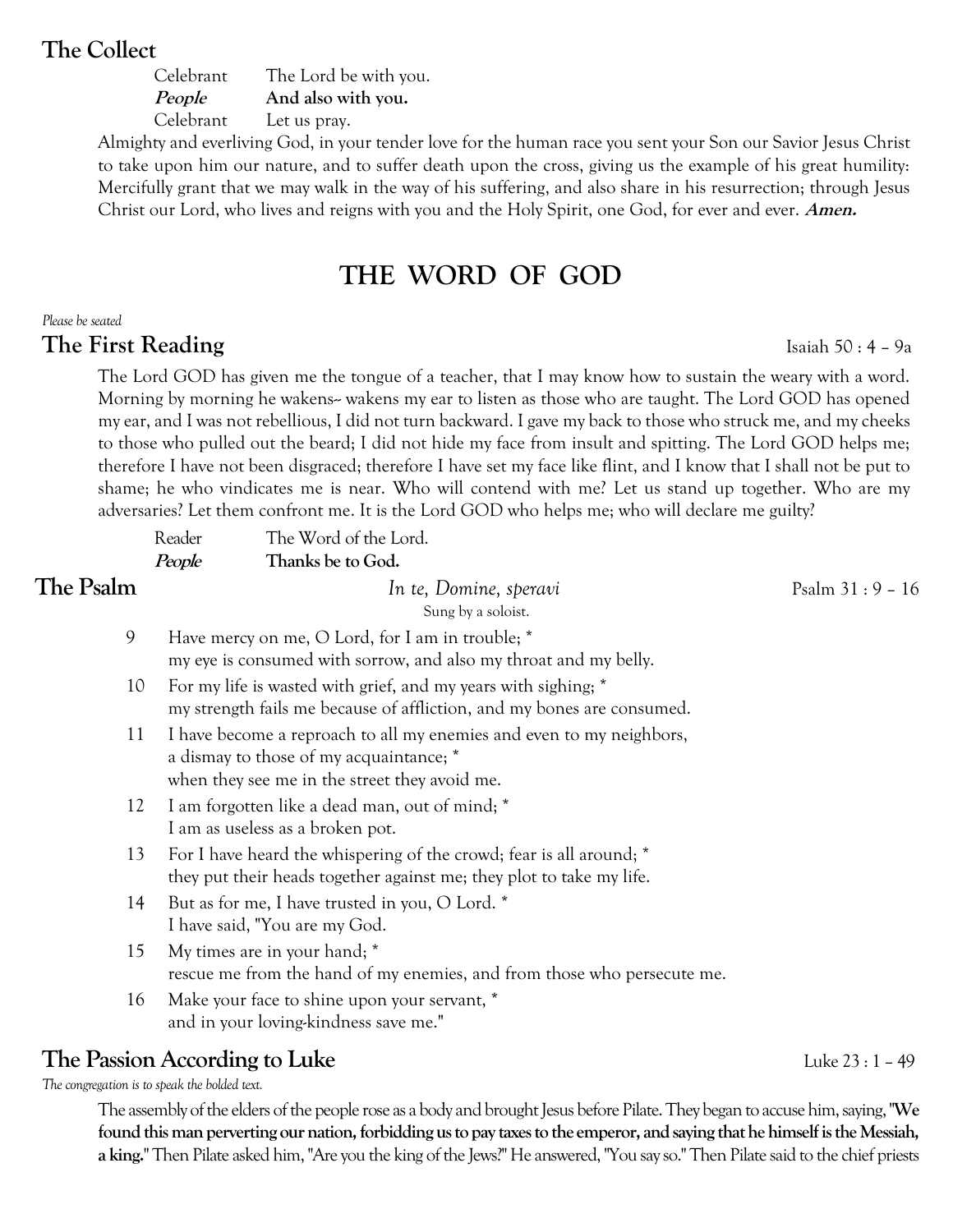and the crowds, "I find no basis for an accusation against this man." But they were insistent and said, "**He stirs up the people by teaching throughout all Judea, from Galilee where he began even to this place."**

When Pilate heard this, he asked whether the man was a Galilean. And when he learned that he was under Herod's jurisdiction, he sent him off to Herod, who was himself in Jerusalem at that time. When Herod saw Jesus, he was very glad, for he had been wanting to see him for a long time, because he had heard about him and was hoping to see him perform some sign. He questioned him at some length, but Jesus gave him no answer. The chief priests and the scribes stood by, vehemently accusing him. Even Herod with his soldiers treated him with contempt and mocked him; then he put an elegant robe on him, and sent him back to Pilate. That same day Herod and Pilate became friends with each other; before this they had been enemies.

Pilate then called together the chief priests, the leaders, and the people, and said to them, "You brought me this man as one who was perverting the people; and here I have examined him in your presence and have not found this man guilty of any of your charges against him. Neither has Herod, for he sent him back to us. Indeed, he has done nothing to deserve death. I will therefore have him flogged and release him."

Then they all shouted out together, "**Away with this fellow! Release Barabbas for us!**" (This was a man who had been put in prison for an insurrection that had taken place in the city, and for murder.) Pilate, wanting to release Jesus, addressed them again; but they kept shouting, "**Crucify, crucify him!**" A third time he said to them, "Why, what evil has he done? I have found in him no ground for the sentence of death; I will therefore have him flogged and then release him." But they kept urgently demanding with loud shouts that he should be crucified; and their voices prevailed. So Pilate gave his verdict that their demand should be granted. He released the man they asked for, the one who had been put in prison for insurrection and murder, and he handed Jesus over as they wished.

As they led him away, they seized a man, Simon of Cyrene, who was coming from the country, and they laid the cross on him, and made him carry it behind Jesus. A great number of the people followed him, and among them were women who were beating their breasts and wailing for him. But Jesus turned to them and said, "Daughters of Jerusalem, do not weep for me, but weep for yourselves and for your children. For the days are surely coming when they will say, 'Blessed are the barren, and the wombs that never bore, and the breasts that never nursed.' Then they will begin to say to the mountains, 'Fall on us'; and to the hills, 'Cover us.' For if they do this when the wood is green, what will happen when it is dry?"

Two others also, who were criminals, were led away to be put to death with him. When they came to the place that is called The Skull, they crucified Jesus there with the criminals, one on his right and one on his left. Then Jesus said, "Father, forgive them; for they do not know what they are doing." And they cast lots to divide his clothing. And the people stood by, watching; but the leaders scoffed at him, saying, "He saved others; let him save himself if he is the Messiah of God, his chosen one!" The soldiers also mocked him, coming up and offering him sour wine, and saying, "If you are the King of the Jews, save yourself!" There was also an inscription over him, "This is the King of the Jews."

One of the criminals who were hanged there kept deriding him and saying, "Are you not the Messiah? Save yourself and us!" But the other rebuked him, saying, "Do you not fear God, since you are under the same sentence of condemnation? And we indeed have been condemned justly, for we are getting what we deserve for our deeds, but this man has done nothing wrong." Then he said, "Jesus, remember me when you come into your kingdom." He replied, "Truly I tell you, today you will be with me in Paradise."

It was now about noon, and darkness came over the whole land until three in the afternoon, while the sun's light failed; and the curtain of the temple was torn in two. Then Jesus, crying with a loud voice, said, "Father, into your hands I commend my spirit." Having said this, he breathed his last. When the centurion saw what had taken place, he praised God and said, "Certainly this man was innocent." And when all the crowds who had gathered there for this spectacle saw what had taken place, they returned home, beating their breasts. But all his acquaintances, including the women who had followed him from Galilee, stood at a distance, watching these things.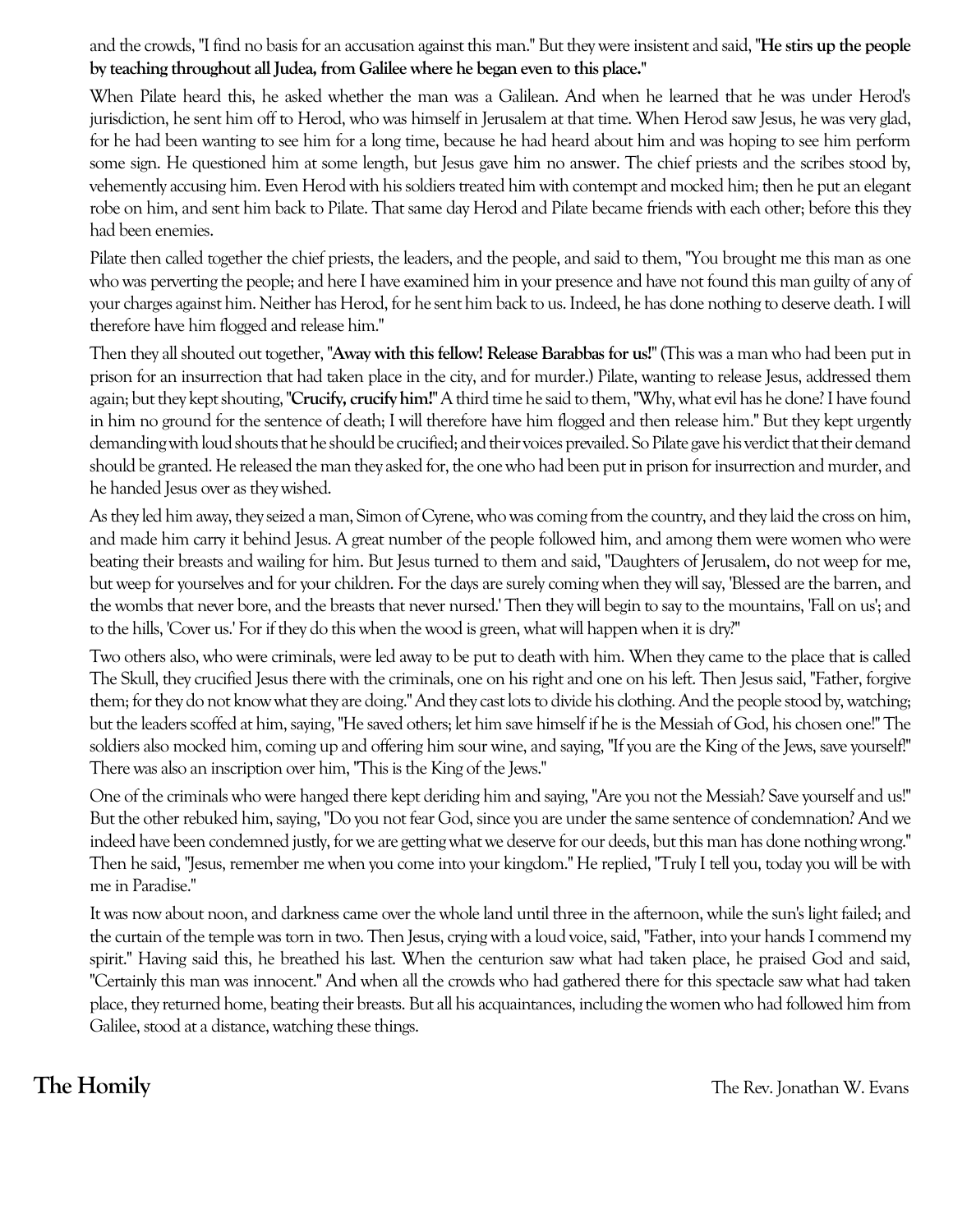*Please stand or kneel as you are able.*

## **The Prayers of the People**

*The Leader and People pray responsively*

With all our heart and with all our mind, let us pray to the Lord, saying "*Lord, have mercy*."

*Silence may be kept.*

For the peace of the world, for the welfare of the Holy Church of God, and for the unity of all peoples, let us pray to the Lord.

**Lord, have mercy.**

For our Bishop, and for all the clergy and people, let us pray to the Lord.

#### **Lord, have mercy.**

For our President, for the leaders of the nations, and for all in authority, let us pray to the Lord.

#### **Lord, have mercy.**

For this city of Naples, for every city and community, and for those who live in them, let us pray to the Lord.

#### **Lord, have mercy.**

For the good earth which God has given us, and for the wisdom and will to conserve it, let us pray to the Lord. **Lord, have mercy.**

For the aged and infirm, for the widowed and orphans, and for the sick and the suffering, let us pray to the Lord. **Lord, have mercy.**

For the poor and the oppressed, for the unemployed and the destitute, for prisoners and captives, and for all who remember and care for them, let us pray to the Lord.

#### **Lord, have mercy.**

For all who have died in the hope of the resurrection, and for all the departed, let us pray to the Lord.

#### **Lord, have mercy.**

For deliverance from all danger, violence, oppression, and degradation, let us pray to the Lord.

## **Lord, have mercy.**

For the absolution and remission of our sins and offenses, let us pray to the Lord.

#### **Lord, have mercy.**

That we may end our lives in faith and hope, without suffering and without reproach, let us pray to the Lord.

#### **Lord, have mercy.**

In the communion of St. Monica and of all the saints, let us commend ourselves, and one another, and all our life, to Christ our God.

#### **To thee, O Lord our God.**

## **Concluding Collect**

Almighty and eternal God, ruler of all things in heaven and earth: Mercifully accept the prayers of your people, and strengthen us to do your will; through Jesus Christ our Lord. **Amen.**

*Please stand as you are able.*

#### **The Peace**

Celebrant The peace of the Lord be always with you. **People And also with you.**

# **THE HOLY COMMUNION**

## **Offertory Sentence**

Ascribe to the Lord the honor due his Name; bring offerings and come into his courts.

**During the Offering** *Lift Up Your Heads, O Ye Gates William Mathias* St. Monica's Choir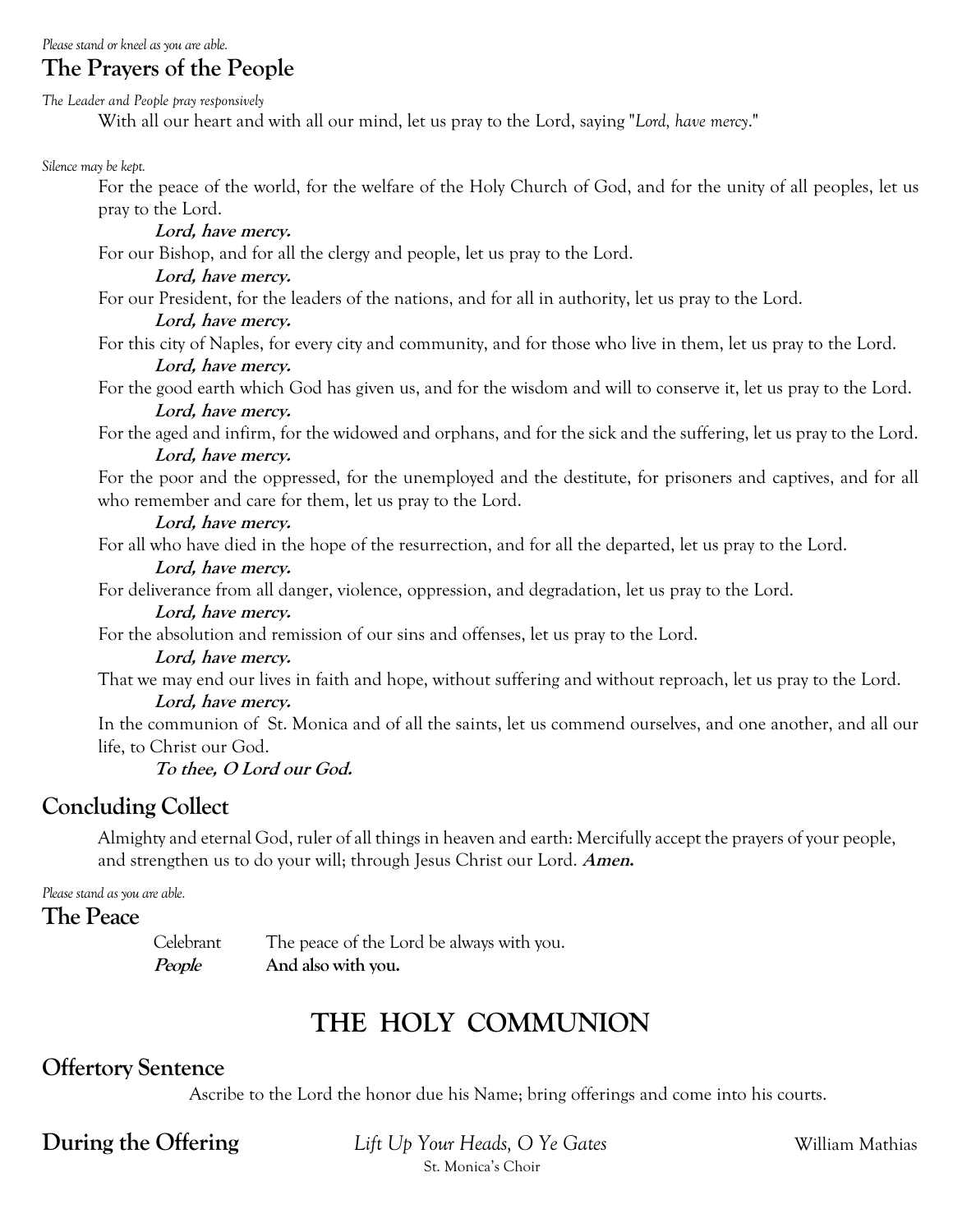

## **The Great Thanksgiving**<br> **Eucharistic Prayer A**

| Celebrant | The Lord be with you.                      |
|-----------|--------------------------------------------|
| People    | And also with you.                         |
| Celebrant | Lift up your hearts.                       |
| People    | We lift them to the Lord.                  |
| Celebrant | Let us give thanks to the Lord our God.    |
| People    | It is right to give him thanks and praise. |

#### *Celebrant continues:*

It is right, and a good and joyful thing, always and everywhere to give thanks to you, Father Almighty, Creator of heaven and earth. Through Jesus Christ our Lord. For our sins he was lifted high upon the cross, that he might draw the whole world to himself; and, by his suffering and death, he became the source of eternal salvation for all who put their trust in him. Therefore we praise you, joining our voices with Angels and Archangels and with all the company of heaven, who for ever sing this hymn to proclaim the glory of your Name:

**Sanctus** *Deutsche Messe* – Franz Schubert, Arr. Richard Proulx S – 130

#### *Please stand or kneel as the Celebrant continues:*

Holy and gracious Father: In your infinite love you made us for yourself; and, when we had fallen into sin and become subject to evil and death, you, in your mercy, sent Jesus Christ, your only and eternal Son, to share our human nature, to live and die as one of us, to reconcile us to you, the God and Father of all.

He stretched out his arms upon the cross, and offered himself in obedience to your will, a perfect sacrifice for the whole world.

On the night he was handed over to suffering and death, our Lord Jesus Christ took bread; and when he had given thanks to you, he broke it, and gave it to his disciples, and said, "Take, eat: This is my Body, which is given for you. Do this for the remembrance of me."

After supper he took the cup of wine; and when he had given thanks, he gave it to them, and said, "Drink this, all of you: This is my Blood of the new Covenant, which is shed for you and for many for the forgiveness of sins. Whenever you drink it, do this for the remembrance of me."

Therefore we proclaim the mystery of faith:

### **Christ has died. Christ is risen. Christ will come again.**

We celebrate the memorial of our redemption, O Father, in this sacrifice of praise and thanksgiving. Recalling his death, resurrection, and ascension, we offer you these gifts. Sanctify them by your Holy Spirit to be for your people the Body and Blood of your Son, the holy food and drink of new and unending life in him. Sanctify us also that we may faithfully receive this holy Sacrament, and serve you in unity, constancy, and peace; and at the last day bring us with all your saints into the joy of your eternal kingdom. All this we ask through your Son Jesus Christ. By him, and with him, and in him, in the unity of the Holy Spirit all honor and glory is yours, Almighty Father, now and for ever. **Amen.**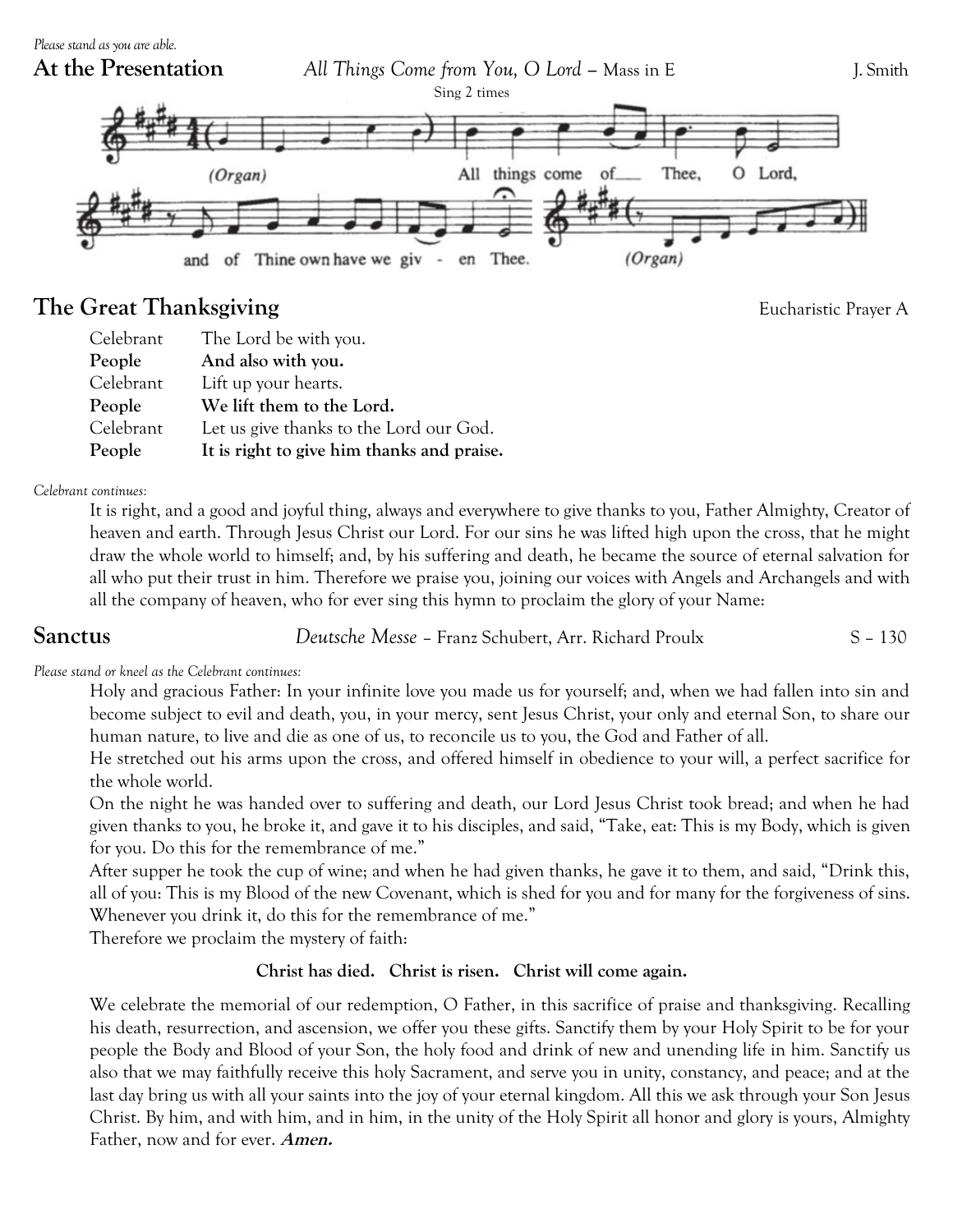## **The Lord's Prayer**

As our Savior Christ has taught us, we now pray,

Our Father in heaven, hallowed be your Name, your kingdom come, your will be done, on earth as in heaven. Give us today our daily bread. Forgive us our sins as we forgive those who sin against us. Save us from the time of trial, and deliver us from evil. For the kingdom, the power, and the glory are yours, now and for ever. **Amen.**

## **Breaking of the Bread**

| Celebrant                     | Christ our Passover is sacrificed for us;                                                                                                                                                                                                                                                                                                                                                                                                                                                                                                             |
|-------------------------------|-------------------------------------------------------------------------------------------------------------------------------------------------------------------------------------------------------------------------------------------------------------------------------------------------------------------------------------------------------------------------------------------------------------------------------------------------------------------------------------------------------------------------------------------------------|
| People                        | Therefore let us keep the feast.                                                                                                                                                                                                                                                                                                                                                                                                                                                                                                                      |
| <b>Fraction Anthem</b>        | Deutsche Messe - Franz Schubert, Arr. Richard Proulx<br>$S - 164$                                                                                                                                                                                                                                                                                                                                                                                                                                                                                     |
| <b>Communion Voluntary</b>    | Meditation on Schmücke dich<br>Arr. Douglas Wagner<br>(Based on Hymn 339 - Deck Thyself, My Soul, with Gladness)<br>St. Monica's Handbell Choir                                                                                                                                                                                                                                                                                                                                                                                                       |
| <b>Communion Motet</b>        | God So Loved the World from <b>The Crucifixion</b><br>John Stainer<br>St. Monica's Choir                                                                                                                                                                                                                                                                                                                                                                                                                                                              |
| Please stand as you are able. |                                                                                                                                                                                                                                                                                                                                                                                                                                                                                                                                                       |
| <b>Prayer of Thanksgiving</b> |                                                                                                                                                                                                                                                                                                                                                                                                                                                                                                                                                       |
| Celebrant                     | Let us pray.<br>Almighty and ever-living God, we thank you for feeding us with the spiritual food of the most<br>precious Body and Blood of your Son our Savior Jesus Christ; and for assuring us in these holy<br>mysteries that we are living members of the Body of your Son, and heirs of your eternal kingdom.<br>And now, Father, send us out to do the work you have given us to do, to love and serve you as<br>faithful witnesses of Christ our Lord. To him, to you, and to the Holy Spirit, be honor and glory,<br>now and for ever. Amen. |
| The Blessing<br>Response:     | Amen.                                                                                                                                                                                                                                                                                                                                                                                                                                                                                                                                                 |
| The Dismissal                 |                                                                                                                                                                                                                                                                                                                                                                                                                                                                                                                                                       |
| Celebrant<br>People           | Let us go forth in the name of Christ.<br>Thanks be to God.                                                                                                                                                                                                                                                                                                                                                                                                                                                                                           |
|                               | Please depart the Church in silence.                                                                                                                                                                                                                                                                                                                                                                                                                                                                                                                  |

St. Monica's Handbell Choir

**Voluntary** *God So Loved the World* John Stainer, Arr. B. Kinyon